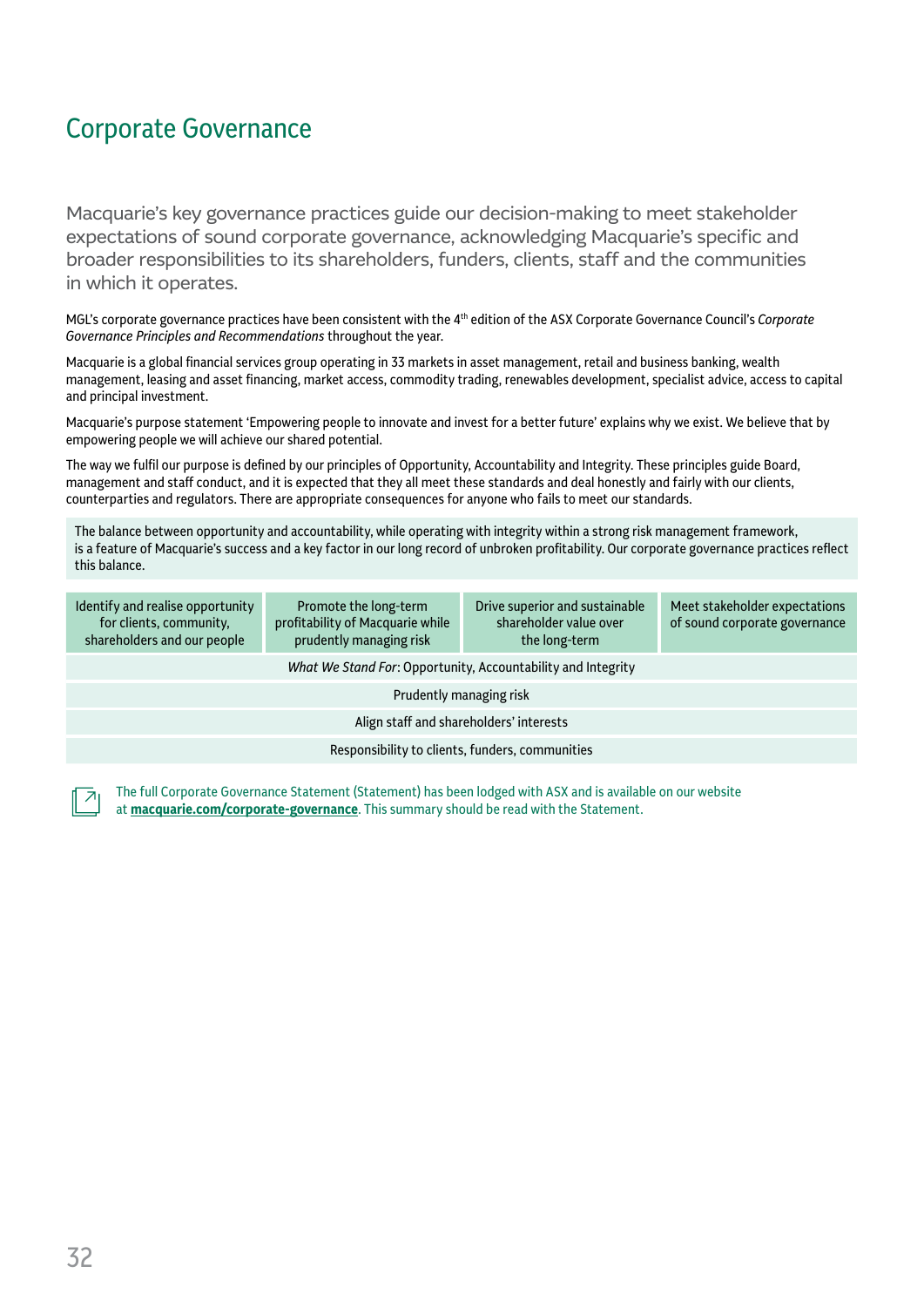### **Board oversight**

The Board sets the 'tone at the top' in a highly visible manner. Board members have broad contact with staff at various levels within the organisation and across regions.

There is a culture of open and frank discussion at the Board. Actions taken by the Board seek to promote long-term sustainability and prudent management of risk consistent with *What We Stand For*.

In FY2022 there were 44 formal Board and Board Committee meetings. At these meetings a total of approximately 660 items of business were presented by over 450 presenters who were not members of the Board or Macquarie's Executive Committees. Between formal meetings management provided the Board with material business and other updates as well as information in response to requests from Board members.

Workshops scheduled during FY2022 included presentations on cryptocurrency and blockchain, non-financial risk appetite metrics, regulatory engagement, ransomware, whistleblowing guidance, Macquarie's issue and incident management reporting system, conduct risk and environmental, social and governance practices.

Non-executive Board members also met regularly without members of management and held private meetings with each of the external auditor, Head of Internal Audit and Chief Risk Officer (CRO) to assist with their oversight role.

During FY2022, the Board continued to enable virtual attendance at Board and Board Committee meetings, workshops and meetings with management, as needed to respond to ongoing COVID-19 restrictions.

Board members believe that informal conversations with staff are important in assessing the culture within Macquarie and seeing Macquarie's purpose at work. Board members generally attend various staff functions in Australia and conduct two overseas trips to Macquarie offices each year. Due to international travel restrictions in FY2022 and in the interests of health and safety, the Board held virtual visits with the US, EMEA and Asia offices. These visits helped to emulate the in-person experience for the Board with presentations from regional staff covering regional, group and strategy updates, topical issues in regions, people and culture and Macquarie's purpose statement in practice, and presentations from external speakers. Key highlights from the US office virtual Board visit included virtual small group break-out discussions among the Board and staff on diversity, equity and inclusion, wellbeing and evolving ways of working, and Macquarie's purpose statement in action in the Americas. In the EMEA virtual office visit, highlights included a virtual staff town hall and panel Q&A session where the Board could ask, and staff could submit, questions in real time to a panel of speakers. During these virtual visits the Board engaged with approximately 130 staff at all levels of seniority. Each visit brought together staff from various locations within the regions, increasing and enhancing the Board's opportunity for engagement with staff.

### **Professional Conduct**

Macquarie's culture, as represented by our long-held principles, may be summarised as follows:



**We are entrepreneurial.** Our people come from diverse backgrounds and are empowered to work together to pursue innovative ideas, to solve problems and challenge conventional thinking and the status quo. We work hard and with enthusiasm and everyone has the opportunity to achieve to their full potential. We have a learning and growth mindset, and continually evolve our expertise. We recognise and reward performance. **We take pride and ownership of the long-term** 



**Accountability**

**outcomes we deliver for our clients and shareholders, our communities and each other.**  We manage risk to ensure these outcomes are sustainable and invest our time and capital to contribute to a better future. We take ownership of the performance of our endeavours and seek to quickly identify and respond to change, emerging issues and trends.



**We operate with care and professionalism.**  We work collaboratively to amplify our impact and consider the effect of our decisions on others. We have the courage, and are encouraged, to speak up with our ideas, when we make a mistake or see something that doesn't seem right. We respect the law, community expectations, our regulators, shareholders, clients and customers and each other.

The Board oversees compliance with key policies that are intended to instil a culture of acting lawfully, ethically and responsibly. An overview of the key policies that apply to our staff, such as the *Whistleblower Policy* and *Anti-bribery and Corruption Policy*, is provided in Macquarie's *Code of Conduct*. Material incidents and breaches relating to those policies and the *Code of Conduct* are reported to the Board, typically through the relevant Board Committee.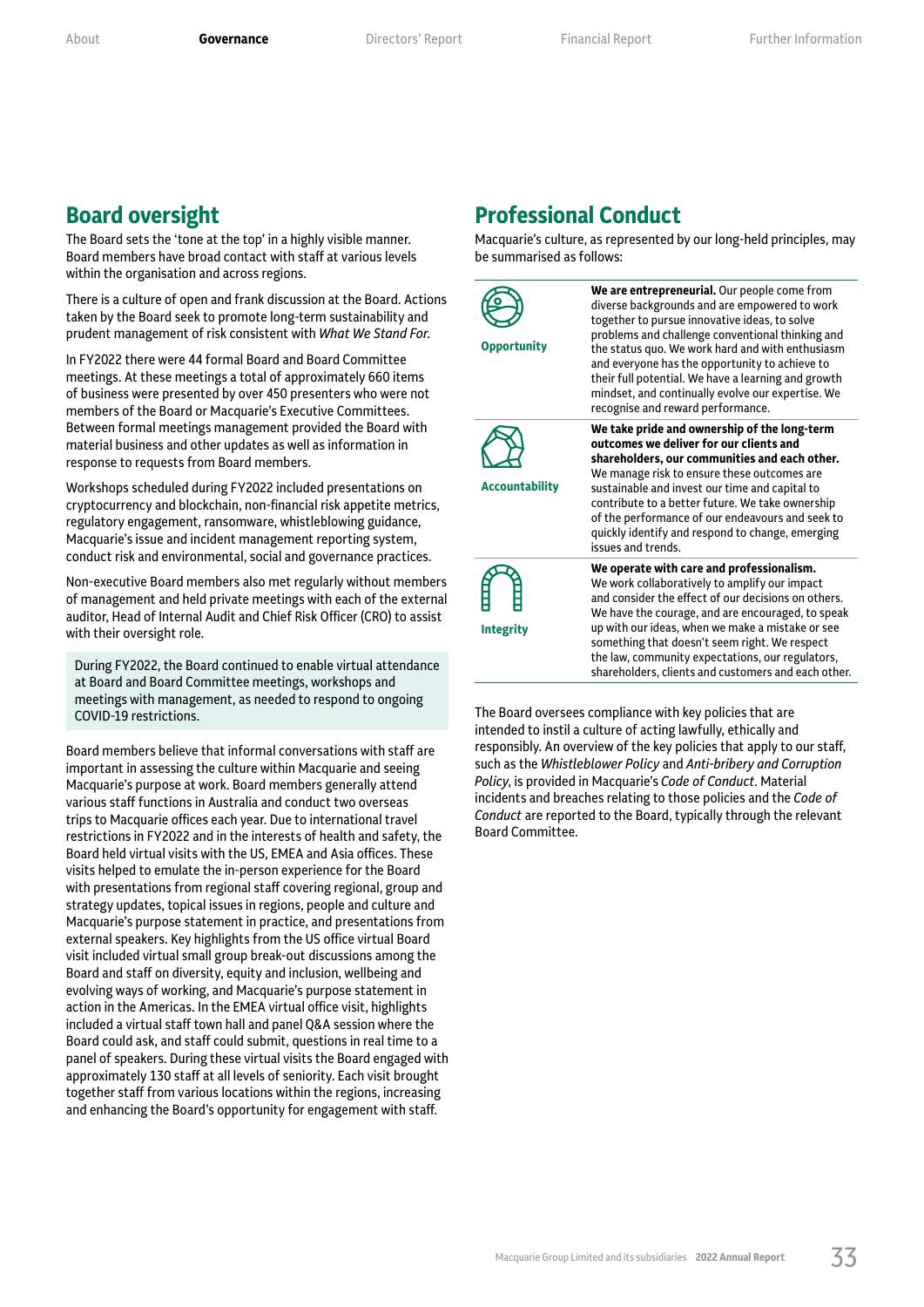Continued

The following actions taken by the Board as part of its oversight role also support the Board in forming a view on culture at Macquarie.

#### **Board oversight**

- Commitment to achieving the highest standards of professional conduct across all Macquarie operations
- Regularly reinforce company-wide expectations and enhance Board reporting
- Diligently take action as part of its responsibility to shareholders, funders, clients, staff, communities and the environment in which Macquarie operates
- Review and monitor operations and challenge management.

#### **Conduct and Culture**

- Set high behavioural standards and act in accordance with these standards
- Take a dynamic approach to oversight of risk culture and conduct risk management in response to business outcomes and expectations of communities and regulators
- Monitor the actions management take to embed behavioural standards in operations (including a sound risk culture):
	- staff training
	- direct communications to staff
	- risk surveillance activity.

| <b>Business strategy</b>                                                                                                                                        | <b>Financial and non-financial</b><br>risk management                                                                                                         | Pay for performance                                                                                                                                                                        |
|-----------------------------------------------------------------------------------------------------------------------------------------------------------------|---------------------------------------------------------------------------------------------------------------------------------------------------------------|--------------------------------------------------------------------------------------------------------------------------------------------------------------------------------------------|
| Assess ability of strategy to adapt to<br>markets and deliver sound client and<br>community outcomes within Board<br>approved risk appetite and related limits. | Approve Macquarie's Risk Management<br>Strategy and Risk Appetite Statement,<br>monitor material risks faced by Macquarie<br>and review how they are managed. | Approve remuneration policies that align the<br>interests of staff and shareholders to deliver<br>sustained results for our customers, clients<br>and community.                           |
| Review budget and funding and capital<br>management strategy to deliver on<br>business strategy.                                                                | Monitor Macquarie's risk management<br>framework, including its compliance<br>framework.                                                                      | Remuneration outcomes reflect an<br>assessment of a range of factors<br>including risk management, compliance<br>and behavioural measures to promote<br>good conduct and commitment to the |

## **FY2022 Governance activities**

During FY2022, the Board's governance activities included:

- continuing Board renewal and succession planning, including the appointment of one Non-Executive Director (NED), Michelle Hinchliffe
- the appointment of Philip Coffey as Chair of the Board Risk Committee (BRiC) effective 1 March 2022 replacing Glenn Stevens who was appointed as the next Chair of MGL and Macquarie Bank Limited (MBL), effective 10 May 2022. Mr Stevens will replace Peter Warne, who retires after six years as the Chair, and almost 15 years as a Non-Executive Director, of the MGL and MBL Boards
- overseeing ongoing programs that focus on strengthening MBL's processes and controls, including those around intra-group funding arrangements and internal exposures; capital and liquidity reporting; risk management frameworks; and accountabilities and governance. A number of these programs also form part of a remediation plan as required by APRA, which has been established to define and deliver programs of work that strengthen MBL's governance, risk culture, structure, and incentives to ensure full and ongoing compliance with prudential standards
- overseeing a self-assessment of Macquarie's governance, culture, remuneration and accountability practices (the second such self-assessment Macquarie has undertaken, the first of which was in 2018) and endorsing the findings and recommended actions from that self-assessment
- overseeing Macquarie's regulatory engagement, including interacting with some key regulators directly
- meeting with shareholders and proxy advisors as part of Macquarie's ongoing engagement to discuss matters relating to Macquarie's business performance, governance and remuneration

Code of Conduct and What We Stand For.

- continuing cross‑committee information sharing through Board and Board Committee Chair meetings and specific reporting on non‑financial risk matters considered by the Board Governance and Compliance Committee (BGCC) to the BRiC
- extending a standing invitation to Board Audit Committee (BAC) members to attend meetings with the Chairs of the BAC, the BGCC, the BRiC and the Head of Internal Audit to discuss Internal Audit Report findings ahead of each scheduled BAC meeting
- conducting its annual Board performance review with an external Board facilitator and conducting internally its biennial Board Committee performance reviews
- convening a joint annual meeting of the Board Remuneration Committee (BRC), BGCC and BRiC to discuss risk matters in an independent report provided to the BRC by the CRO of notable risk matters relevant to the determination of remuneration outcomes for FY2022
- continuing activities relating to the Banking Executive Accountability Regime (BEAR) with respect to MBL and preparations for the implementation of the proposed Financial Accountability Regime (FAR) applying to MGL and MBL.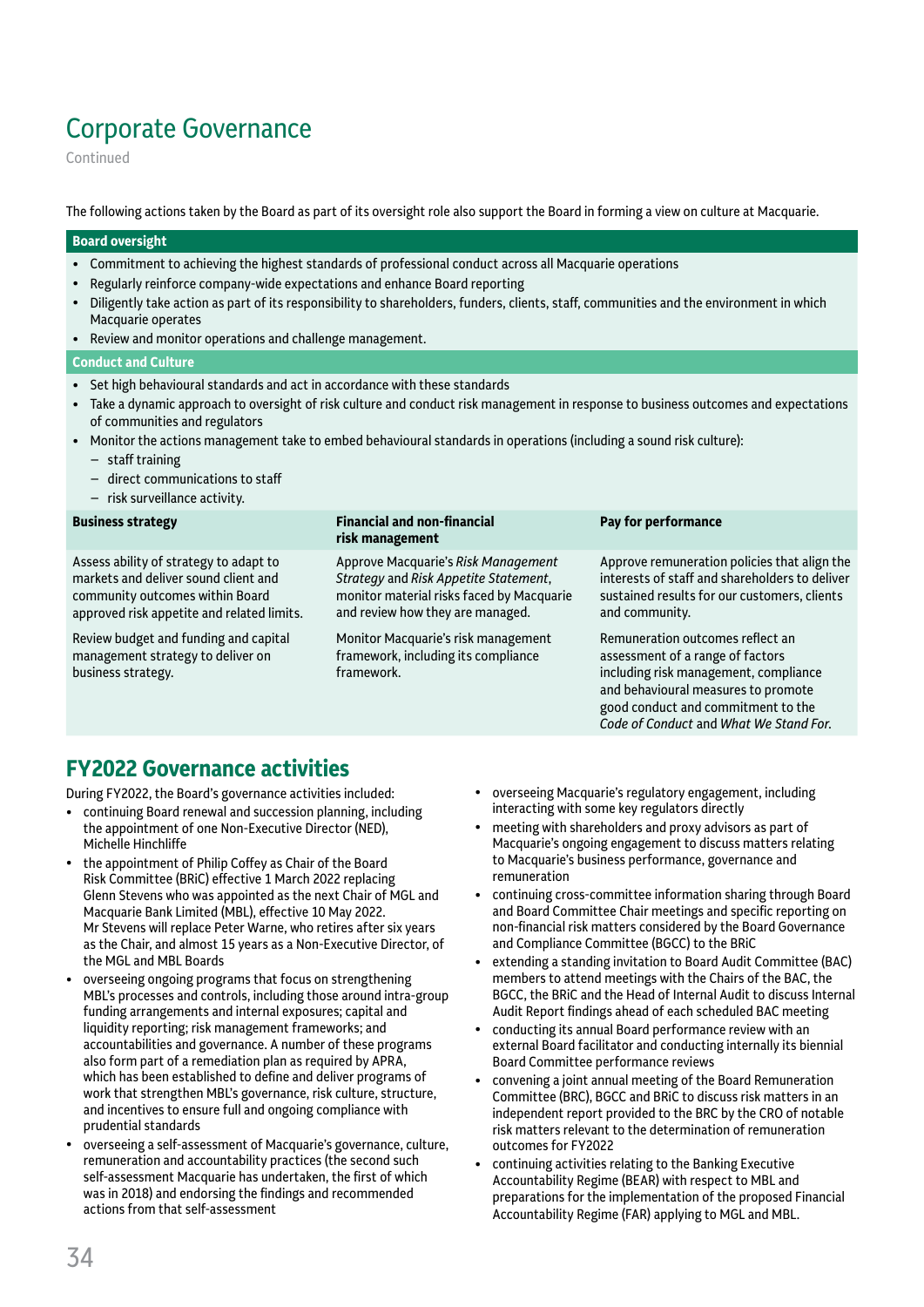## **Corporate Governance framework**

#### **Macquarie's Code of Conduct**

The Board approved *Code of Conduct*, which applies to Macquarie's NEDs and staff:

- incorporates *What We Stand For*: Macquarie's purpose and the principles of Opportunity, Accountability and Integrity that guide the way staff conduct business
- provides clear guidance on good decision-making and escalation, encouraging staff to speak up and report genuine concerns about improper conduct
- reinforces Macquarie's key policies, including the *Whistleblower Policy* and the *Anti-bribery and Corruption Policy*.

To ensure Macquarie's culture of honesty and integrity remains strong throughout the organisation, all staff who join Macquarie receive specific training on *What We Stand For* and the *Code of Conduct*. Existing staff also receive periodic training and sign an annual certification that they understand the obligations imposed on them by the *Code of Conduct* as well as their responsibility to adhere to the Code.



*What We Stand For* and the *Code of Conduct* are available at **[macquarie.com/wha](https://www.macquarie.com/about/what-we-stand-for.html)t-we-stand-for**

### **Risk governance**

Macquarie's approach to risk management is based on stable and robust core risk management principles:





#### Details of Macquarie's approach to risk management is contained in the **[Risk Management](#page--1-3)** section

The Board annually approves Macquarie's *Risk Management Strategy* and *Risk Appetite Statement*. The BRiC assists the Board by providing oversight of Macquarie's risk management framework and advising the Board on Macquarie's risk appetite, risk culture and risk management strategy.

All independent Voting Directors of the Board (Independent Directors) are members of the BRiC. The BRiC constructively challenges management's proposals and decisions on risk management arising from Macquarie's activities. The Board is also assisted by the BAC, the BRC and the BGCC in its oversight of financial and non‑financial risk.

During each year, including the most recent year, the Board monitored the operation of Macquarie's risk management framework to satisfy itself that the framework continues to be sound and that Macquarie is operating with due regard to the risk appetite set by the Board. Key components of the framework are reviewed by the relevant Risk Management Group (RMG)

divisions and the results are reported to the Board. The Internal Audit Division (IAD) independently and objectively reviews the compliance with, and effectiveness of, Macquarie's risk management framework, with coverage of all material elements of the framework over any 3-year period.

The risk management framework has been established on the premise that a disciplined approach to risk management is best maintained with a single risk management framework located within Macquarie that applies to all Macquarie Operating and Central Service Groups (including MBL and its subsidiaries (together, 'the Bank Group')). The Bank Group maintains its own governance structure and has the MBL Board and MBL Executive Committee that is ultimately responsible for the sound and prudent management of MBL, with due consideration to the interests of deposit holders.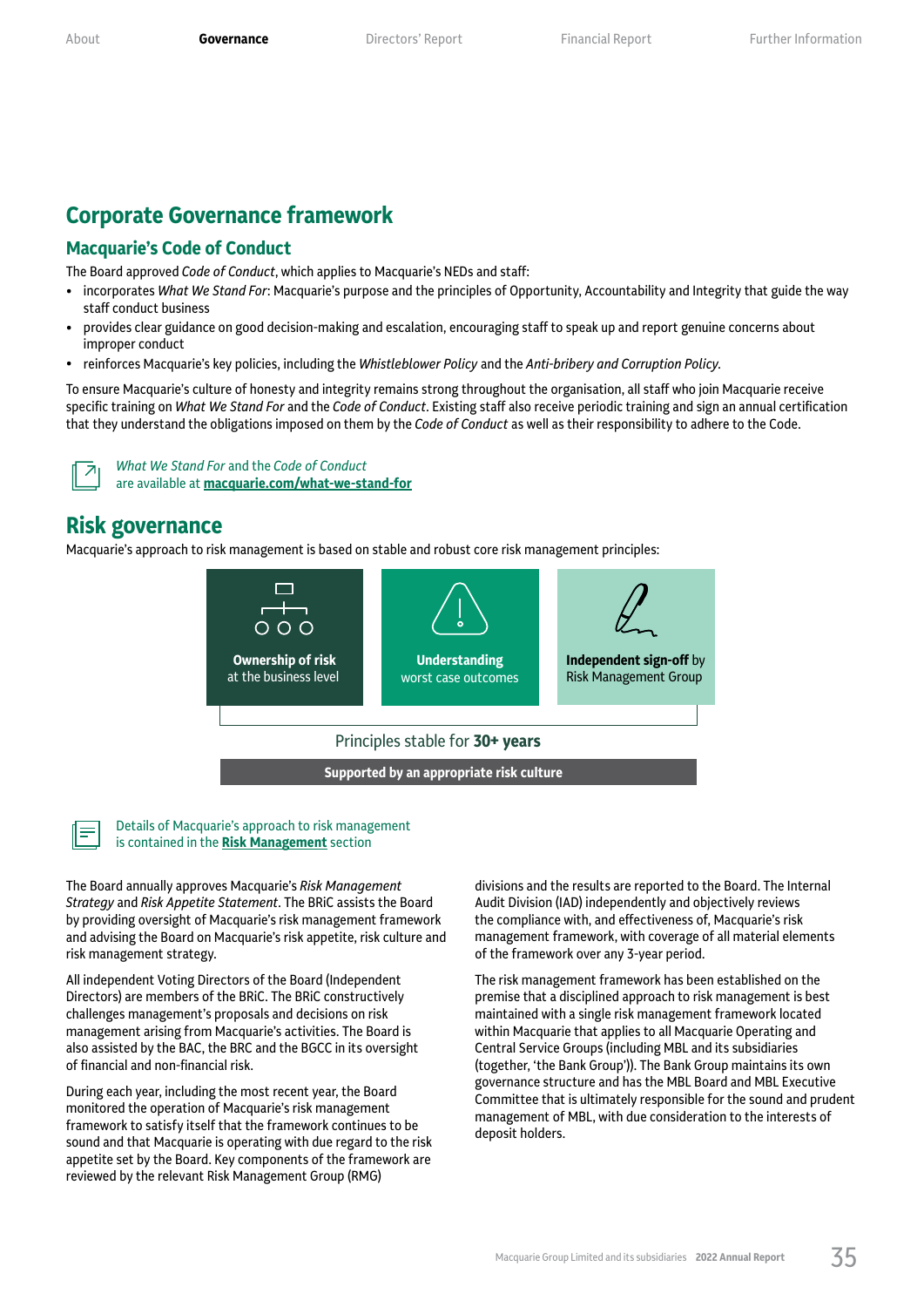Continued

# **Oversight of remuneration**

Macquarie's longstanding and consistent approach to remuneration continues to meet our remuneration objectives and align with our principles. The Board recognises that to achieve these objectives, we must attract, motivate and retain exceptional people with deep industry expertise, align their interests with shareholders to meet the needs of clients and customers and ensure that the spirit and intent of regulatory requirements are upheld. This broad approach has been in place since Macquarie's inception and is reviewed regularly to ensure the framework continues to meet our remuneration objectives and aligns with the expectations of stakeholders.

The Board oversees Macquarie's remuneration framework. The Board has a BRC which assists it and the Board of MBL with Macquarie's remuneration policies and practices.



The **[Remuneration Report](#page--1-4)** contains further information on:

- each NED's current Macquarie shareholding, set out in the Key Management Personnel (KMP) disclosure
- Macquarie's approach and the amount of remuneration paid to NEDs and Executive KMP.

## **External auditor performance and independence**

At least annually, on behalf of the Boards of MGL and MBL, the BAC reviews:

- **the external auditor engagement:** The BAC annually reviews the terms of the engagement and assesses the performance, quality, expertise, resources and qualifications, objectivity, independence and effectiveness of the external auditor. In FY2022, the BAC determined to undertake a comprehensive review of the external auditor beginning in FY2024. The BAC at least annually recommends to the Board the continuation of, appointment of a new, or removal of the existing external auditor
- **the external auditor's independence:** Before the approval of the interim and year-end financial reports, the BAC reviews the independence of the external auditor, PricewaterhouseCoopers (PwC).

### **Auditor independence**

Macquarie's *Auditor Independence Policy* requires BAC approval, or between meetings the approval of the BAC Chair for subsequent ratification by the BAC, for non-audit work performed by the external auditor if the proposed service falls outside the scope of pre-approved services or the proposed engagement fee exceeds the policy's local currency threshold.

The policy, which reflects Australian legal requirements, also requires that Macquarie's lead auditor and review auditor be rotated every five years unless the Board grants approval to extend the term for up to a further two years.

Ms Kristin Stubbins of PwC has been Macquarie's lead auditor since FY2020. She attended the Annual General Meeting (AGM) held during the reporting period and was available to answer questions about the conduct of the audit, and the preparation and content of the auditor's report.

Macquarie's auditor provides a declaration to the BAC at the time of Macquarie's interim and year-end financial reports, that no prohibited non-audit services have been provided. The external auditor is also required to declare in their audit report that they are independent of MGL and its subsidiaries in accordance with the auditor independence requirements of the *Corporations Act 2001* (Cth) and the ethical requirements of the Accounting Professional and Ethical Standards Board's APES 110 *Code of Ethics for Professional Accountants* (including Independence Standards) that are relevant to its audit of the financial report in Australia.



The BAC Charter and the External Auditor Policy Statement describe key aspects of Macquarie's Auditor Independence Policy and external auditor review process, and are available at **[macquarie.com/corporat](https://www.macquarie.com/about/company/corporate-governance.html)e-governance**

### **Review of the quality and effectiveness of the external auditor's performance**

The BAC conducts an annual review of the quality and effectiveness of the external auditor, including qualifications, expertise, resources and performance of the external auditor, PwC. During FY2022, the BAC determined to implement a more detailed, comprehensive review of the external auditor which will be conducted at least every 5 years, beginning in FY2024, in addition to its annual external auditor review processes.

The annual evaluation involves assessing PwC's performance against ASIC's audit quality guidance, obtaining feedback from the Board and senior stakeholders across various Macquarie finance and business teams, and obtaining and reviewing feedback from PwC on the results of any internal or other external audit quality reviews relating to the audit. The comprehensive review will focus on the performance of the audit firm over several years – both at Macquarie and as a firm in servicing its clients, its industry expertise, application of professional scepticism, internal quality processes and independence processes. This enhanced periodic review strengthens the governance framework for the external auditor and helps manage risks relating to the auditor's independence and effectiveness, which may include the risk of institutional familiarity arising from the external auditor's tenure.

A written report summarising the results of the annual and comprehensive (as applicable) review and feedback from the Board and senior stakeholders across Macquarie finance and business teams, is presented to, and discussed at, a BAC meeting and separately discussed with PwC.

Based on the results of this year's annual performance and independence reviews, in May 2022 the BAC recommended to the Board that PwC continue in its role as Macquarie's external auditor.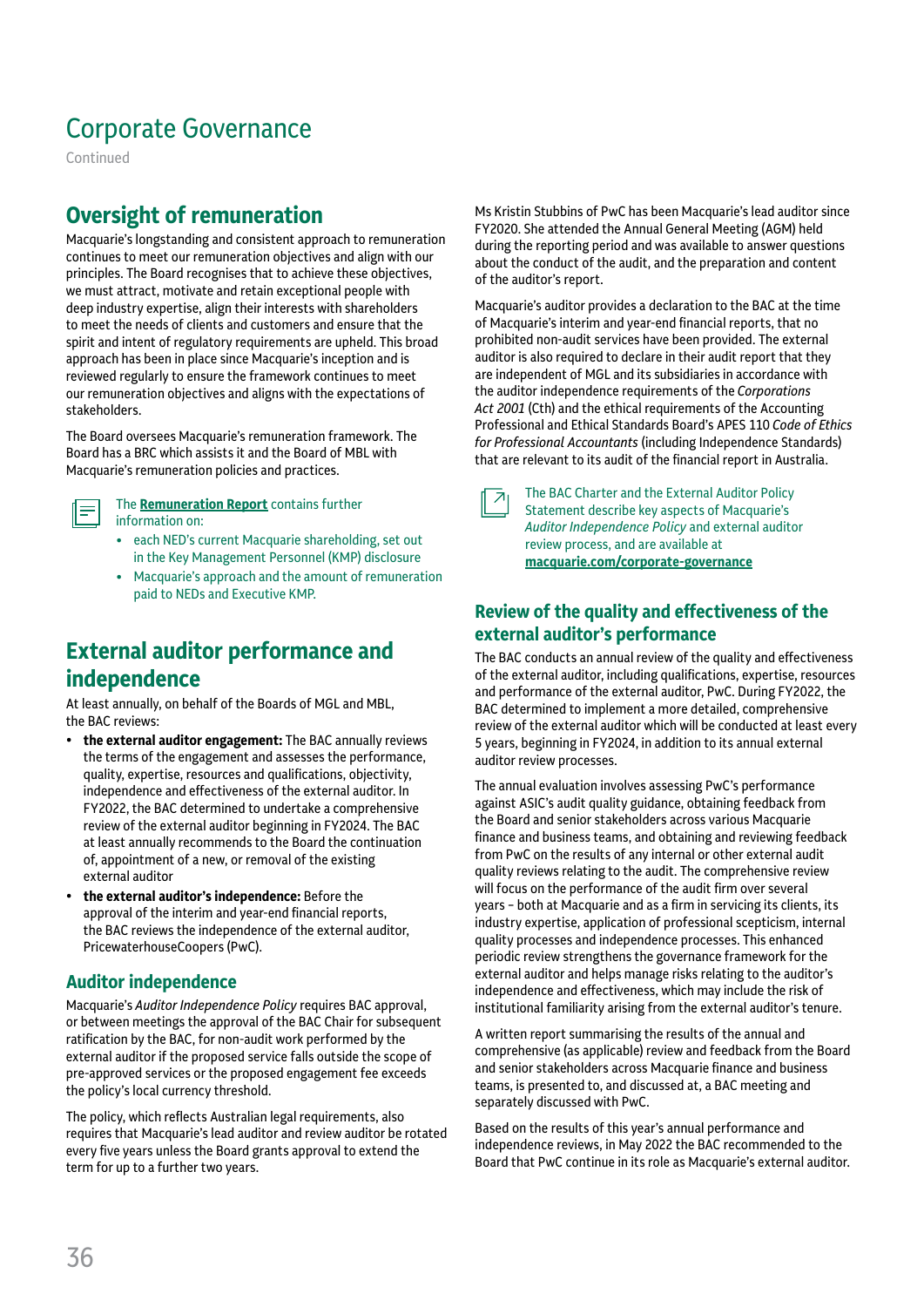#### **Board evaluation and consideration**

In FY2022, the Board exercised its continuing oversight of the performance of the external auditor. The Board members provided feedback forming part of the annual performance review of the external auditor considered by the BAC to assess their effectiveness and service quality.

Based on that assessment, the results of the auditor independence review and recommendation of the BAC, in May 2022 the Board agreed that PwC should continue as Macquarie's external auditor.

### **Board and management**

MGL's Constitution sets out requirements concerning board size, meetings, election of directors and the powers and duties of directors. In accordance with the Constitution, the Board has resolved that the maximum number of Voting Directors (Directors) is currently twelve.

The Board Charter details the Board's role and responsibilities and matters expressly reserved for the Board, which include approving the annual strategy and business plan, adopting an annual budget, approving Macquarie's funding and capital management strategy, approving Macquarie's *Risk Management Strategy* and *Risk Appetite Statement*, monitoring material risks faced by Macquarie and how they are managed, appointing MGL's CEO and approving group policies relating to remuneration, diversity and the *Code of Conduct*. The role of the Board is to promote the long-term interests of MGL, taking into account MGL's specific and broader responsibilities to its shareholders, funders, clients, staff and the communities in which it operates.

The Board is assisted by its various Board Committees as detailed in each Board Committee Charter.



MGL's Constitution and Board Charter are available at **[macquarie.com/corporat](https://www.macquarie.com/about/company/corporate-governance.html)e-governance**

The Board determines delegations to management and approves applicable limits and policies.

The CEO has been granted authority for matters not reserved for the Board or a Board Committee. Macquarie's Management Committees assist in the exercise of the CEO's delegated authority. The CEO, the CRO and the CFO report to the Board at each meeting. In addition to regular reporting from management, the Board has unrestricted access to senior management and external advisers.

The Company Secretary is appointed by and accountable to the Board, through the Chair, for matters relating to the proper functioning of the Board.

### **Board Committees**

MGL's five standing Board Committees assist the Board in its oversight role. Board members have access to all Board Committee meeting papers and may attend any Board Committee meeting. Subsequent to each Board Committee meeting, the minutes are included in the Board papers and presented to the Board by the respective Committee Chairs.

The Chairs of the Board and each Board Committee meet to broadly consider the work plan, responsibilities and the performance of each Committee and to focus on any areas of overlap or gaps in Committee reporting and responsibilities, including coordination of non‑financial risk reporting between Committees and the coverage of risk reporting across Committees.

The Board Committee Charters detailing the responsibilities of each Committee are available at **[macquarie.com/corporat](https://www.macquarie.com/about/company/corporate-governance.html)e-governance**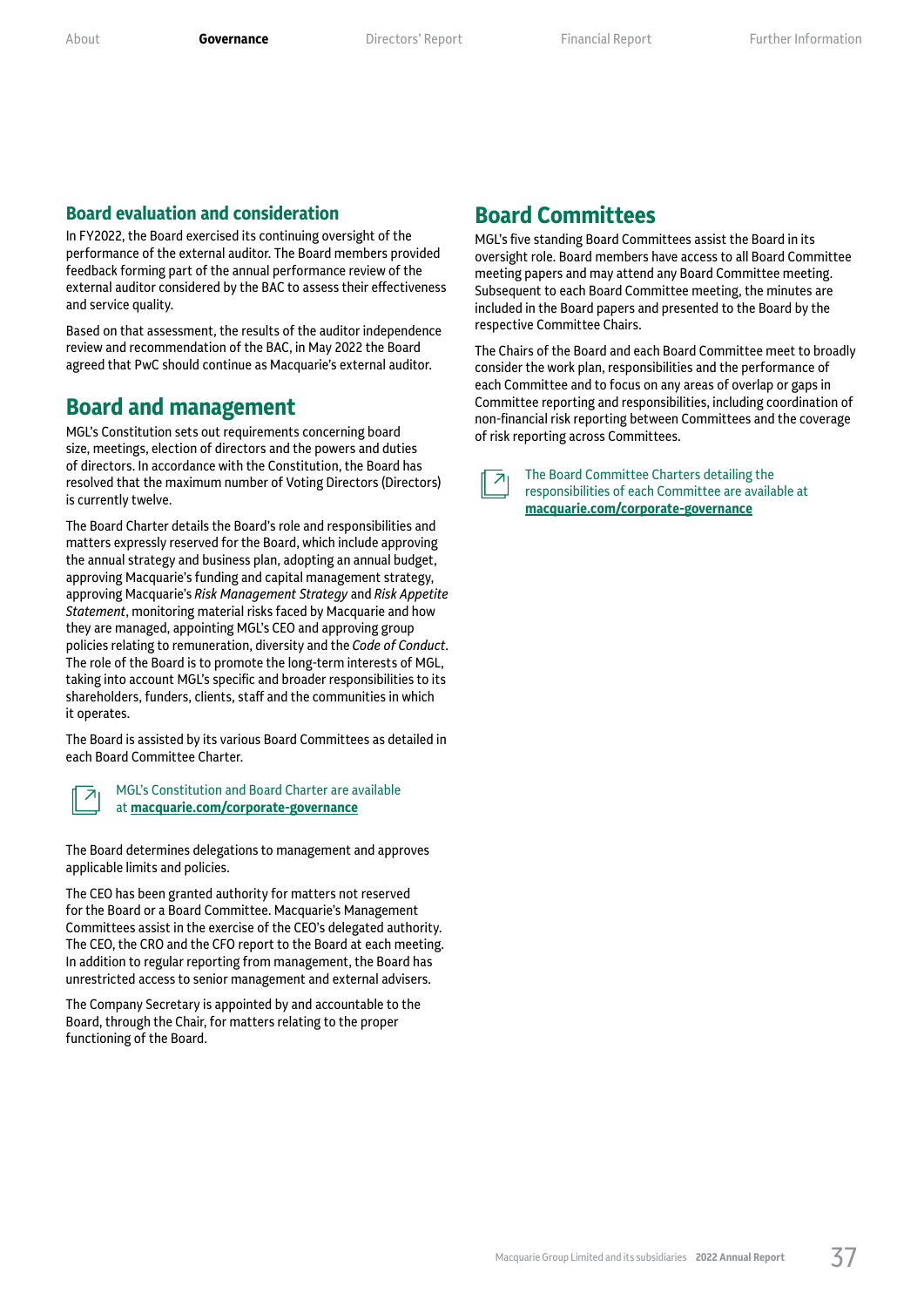Continued

### **Allocation of responsibilities between Board Committees**

The following table provides a summary of the allocation of responsibilities between Board Committees.

| <b>Committee</b>                                                     | Role                                                                                                                                                                                                                                                                                                                                                                                                                                                                                                                                                                                                                                                                                                                                                                                                                                                                                                                                                                                                                |
|----------------------------------------------------------------------|---------------------------------------------------------------------------------------------------------------------------------------------------------------------------------------------------------------------------------------------------------------------------------------------------------------------------------------------------------------------------------------------------------------------------------------------------------------------------------------------------------------------------------------------------------------------------------------------------------------------------------------------------------------------------------------------------------------------------------------------------------------------------------------------------------------------------------------------------------------------------------------------------------------------------------------------------------------------------------------------------------------------|
| <b>Board Risk Committee</b><br>(BRIC)                                | The BRIC assists the Board by providing oversight of Macquarie's risk management framework and advising the Board<br>on Macquarie's risk appetite, risk culture and risk management strategy. The BRIC receives information on material risks<br>and reviews the impact of developments in markets in which Macquarie operates on its risk profile. The BRIC monitors<br>Macquarie's risk culture and, with assistance from the BGCC, conduct risk and certain other non-financial risks, and<br>forms a view on Macquarie's risk culture and the extent to which it supports the ability of each of Macquarie and MBL to<br>operate consistently within their risk appetites. The CRO reports directly to the CEO and has a secondary reporting line<br>to the BRIC.                                                                                                                                                                                                                                               |
| <b>Board Governance and</b><br><b>Compliance Committee</b><br>(BGCC) | The BGCC assists the Board with adopting the most appropriate corporate governance standards for Macquarie and<br>assists the Board in monitoring regulatory, legal, compliance and financial crime risk matters for Macquarie, including<br>reviewing and monitoring compliance with Macquarie's Conduct Risk Management Framework and its implementation.<br>In addition, the BGCC reviews and monitors Macquarie's work health and safety, environmental and social risk<br>management policies and customer and client reporting. The BRIC, BRC and BAC oversee aspects of the regulatory, legal<br>and compliance risk matters for Macquarie relating to their duties and responsibilities.                                                                                                                                                                                                                                                                                                                    |
| <b>Board Remuneration</b><br>Committee (BRC)                         | The BRC makes recommendations to the Board that promote appropriate remuneration policies and practices for<br>Macquarie and to oversee that these policies and practices drive behaviours that support Macquarie's risk management<br>framework and promote Macquarie's Code of Conduct and the accountability of staff for the business and customer<br>outcomes they deliver by encouraging a long-term perspective. The BRC reviews HR-related reports and is responsible<br>for liaising with the BRIC, BGCC and BAC to ensure there is effective coordination between the Committees to assist in<br>producing a properly integrated approach to remuneration that reflects prudent and appropriate risk. The BRC is also<br>responsible for remuneration related disclosures in the Remuneration Report.                                                                                                                                                                                                     |
| <b>Board Audit Committee</b><br>(BAC)                                | The BAC assists the Board with its oversight of the quality and integrity of the accounting, auditing and financial<br>reporting of Macquarie. The BAC also reviews the adequacy of Macquarie's control framework for financial regulatory<br>reporting to APRA and prudential regulators in other jurisdictions and monitors the internal financial control<br>environment. The BAC at least annually, reviews and assesses, and reports to the Board on the quality, effectiveness,<br>objectivity, independence and other matters relating to the prior year's audit of the external auditor. The BAC reviews<br>reports from the external auditor and Internal Audit, referring matters relating to the duties and responsibilities of the<br>BRIC and BGCC to the appropriate Board Committee. The BAC also monitors and reviews the performance, objectives<br>and rating, remuneration and the degree of independence of the Head of Internal Audit and the effectiveness of the<br>Internal Audit function. |
| <b>Board Nominating</b><br>Committee (BNC)                           | The BNC assists the Board in satisfying itself that it has an appropriate mix of skills, experience, tenure and diversity for<br>the Board to be an effective decision-making body and to provide successful oversight and stewardship of Macquarie.                                                                                                                                                                                                                                                                                                                                                                                                                                                                                                                                                                                                                                                                                                                                                                |

Details of the Directors' qualifications, experience, Committee membership and meeting attendance at Board and Board Committee meetings is contained in the **[Directors' Report](#page--1-0)**

## **Commitment to shareholders and an informed market**

Macquarie is committed to ensuring that the market as a whole is relevantly and consistently informed regarding information about Macquarie by providing securityholders and the market with timely, balanced, direct and equal access to information issued by Macquarie, to promote investor confidence in the integrity of Macquarie and in the trading of its securities.

Macquarie has a continuous disclosure policy that is incorporated in its *Continuous Disclosure & External Communications Policy*. This policy includes a Continuous Disclosure Committee, which may be convened to consider matters that may require disclosure to ASX in accordance with Macquarie's continuous disclosure obligations.

All external communications that include any price sensitive material for public announcement, annual and interim result announcements, release of financial reports, presentations to investors and analysts and other prepared investor presentations for Macquarie will, in accordance with the *Continuous Disclosure*  & External Communications Policy:

- be factual and subject to internal review and authorisation before issue
- not omit material information
- be timely and expressed in a clear and objective manner.

Material announcements relating to matters that fall within the reserved powers of the Board or which are otherwise clearly within the purview of the Board's responsibilities, are provided to the Board for approval.

The Board receives copies of material market announcements promptly after they have been released by ASX.

Macquarie's *Continuous Disclosure & External Communications Policy* is available at **[macquarie.com/corporat](https://www.macquarie.com/about/company/corporate-governance.html)e-governance**